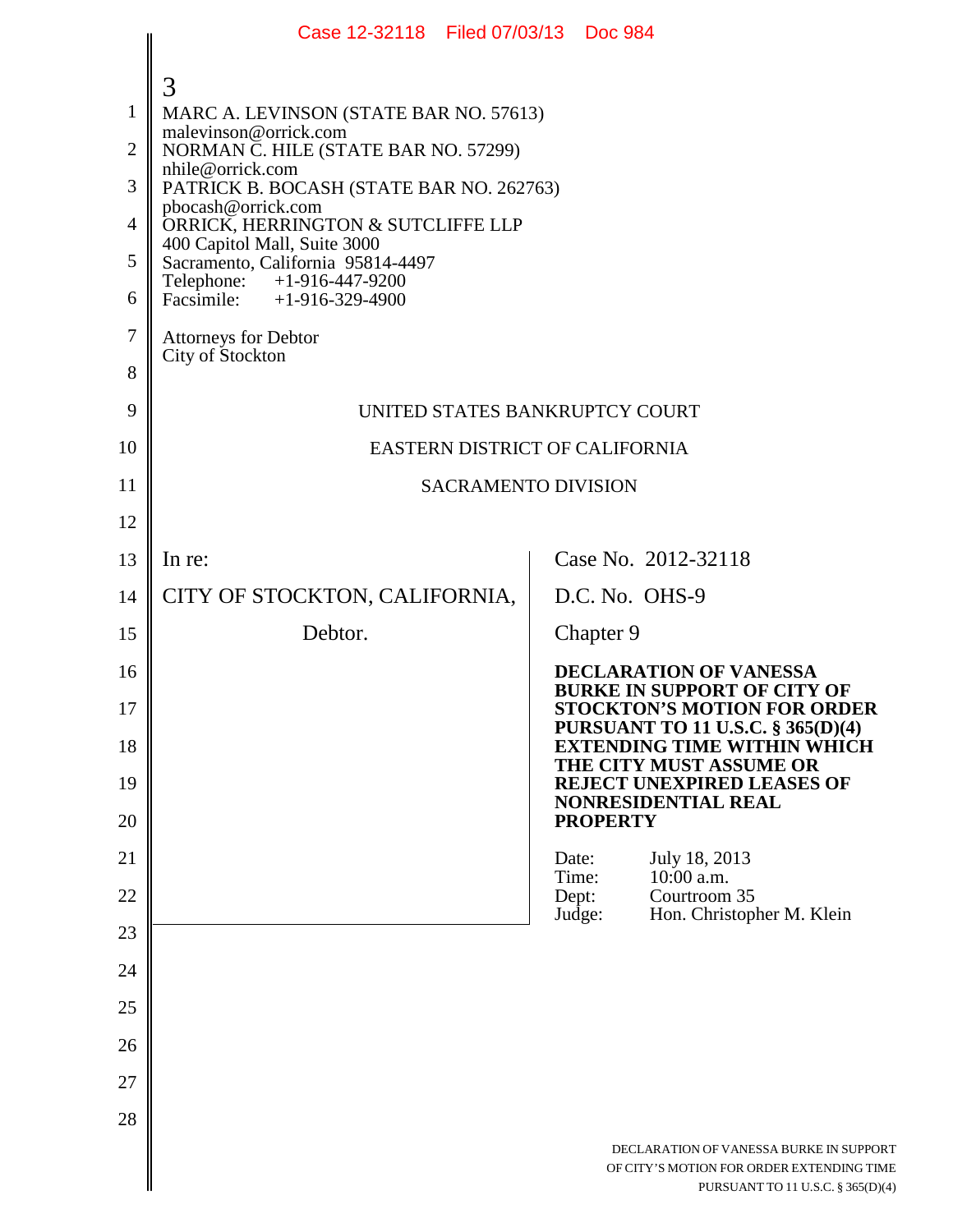## Case 12-32118 Filed 07/03/13 Doc 984

 $\mathbb{I}$ 

| 1              | I, Vanessa Burke, hereby declare:                                                                                                  |  |
|----------------|------------------------------------------------------------------------------------------------------------------------------------|--|
| $\mathbf{2}$   | I am the Chief Financial Officer, Treasurer, and Director of the Administrative<br>1.                                              |  |
| 3              | Services Department for the City of Stockton, California ("the City"). I make this declaration in                                  |  |
| $\overline{4}$ | support of the City Of Stockton's Motion For Order Pursuant To 11 U.S.C. § 365(d)(4) Extending                                     |  |
| 5              | Time Within Which The City Must Assume Or Reject Unexpired Leases Of Nonresidential Real                                           |  |
| 6              | Property.                                                                                                                          |  |
| 7              | 2.<br>Attached hereto as Exhibit A is a true and correct copy of the Lease Agreement,                                              |  |
| 8              | dated as of June 1, 2003, by and between the Stockton Public Financing Authority (the                                              |  |
| 9              | "Authority"), as sublessor, and the City, as sublessee, Certificates of Participation                                              |  |
| 10             | (Redevelopment Housing Projects), Series 2003A and Taxable Series 2003B (the "2003 Lease").                                        |  |
| 11             | Attached hereto as Exhibit B is a true and correct copy of the Lease Agreement,<br>3.                                              |  |
| 12             | dated as of March 1, 2004, by and between the Redevelopment Agency of the City of Stockton                                         |  |
| 13             | (the "Agency"), as lessor, and the City, as lessee, relating to Redevelopment Agency of the City                                   |  |
| 14             | of Stockton Revenue Bonds, Series 2004 (Stockton Events Center–Arena Project) (the "2004                                           |  |
| 15             | Arena Lease").                                                                                                                     |  |
| 16             | Attached hereto as Exhibit C is a true and correct copy of the Lease Agreement,<br>4.                                              |  |
| 17             | dated as of June 1, 2004, by and between the Authority, as lessor, and the City, as lessee, relating                               |  |
| 18             | to Stockton Public Financing Authority Lease Revenue Bonds, Series 2004 (Parking and Capital                                       |  |
| 19             | Projects) (the "2004 Parking Lease").                                                                                              |  |
| 20             | 5.<br>Attached hereto as Exhibit D is a true and correct copy of the Lease Agreement,                                              |  |
| 21             | dated as of March 1, 2006, by and between the Authority, as lessor, and the City, as lessee,                                       |  |
| 22             | relating to Stockton Public Financing Authority 2006 Lease Revenue Refunding Bonds, Series A                                       |  |
| 23             | (the "2006 Lease").                                                                                                                |  |
| 24             | Attached hereto as Exhibit E is a true and correct copy of the Lease Agreement,<br>6.                                              |  |
| 25             | dated as of November 1, 2007, by and between the Authority, as lessor, and the City, as lessee,                                    |  |
| 26             | relating to Stockton Public Financing Authority Variable Rate Demand Lease Revenue Bonds,                                          |  |
| 27             | 2007 Series A (Building Acquisition Financing Project) and Taxable Variable Rate Demand                                            |  |
| 28             |                                                                                                                                    |  |
|                | DECLARATION OF VANESSA BURKE IN SUPPORT<br>$-2-$<br>OF CITY'S MOTION FOR ORDER EXTENDING TIME<br>PURSUANT TO 11 U.S.C. § 365(D)(4) |  |